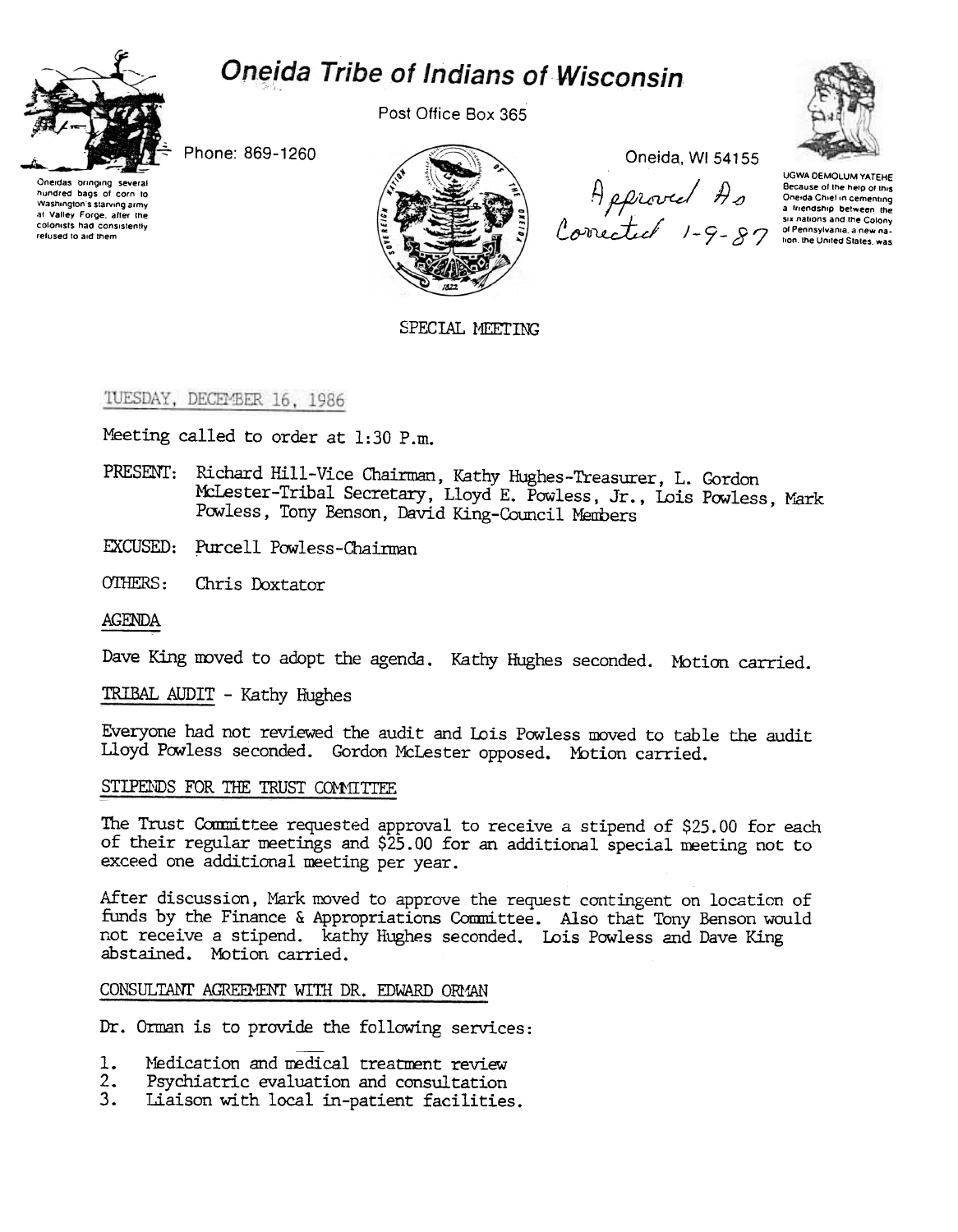ONEIDA TRIBE OF INDIANS OF WISCONSTN SPECIAL MEETING - DECEMBER 16, 1986 Page 2

# CONSULTANT AGREEL" ENT WITH DR. EDWARD ORMAN (Continued)

The agreenent will becone effective with the signing of both parties and end September 30, 1987, unless an extension is agreed by both parties. The cost is to be \$100.00 per hour not to exceed four hours per mnth. Kathy Hughes moved to approve, Dave King seconded. Motion carried.

LAND COMMITTEE MINUTES OF DECEMBER 8, 1986

1. The Land Committee recommends cancellation of Hanson Skenandore Jr. agricultural lease for non-payuent of \$20.00.

Mark Powless moved to approve, Lloyd Powless seconded. After more discussion, Mark withdrew his motion. Kathy Hughes moved to approve, Lloyd Powless seconded. Mark Powless opposed. Lois Powless abstained. Motion carried.

? The Land Committee recommends the acceptance of the residential lease for Donald and Phyllis Davids. Resolution #12-16-86-A.

Mark Powless moved to approve, Kathy Hughes seconded. Motion carried.

Nancy Summers requested approval to allow her grandson Dan Summers to leave his trailer house on her land for a period of 6 months from today with the intent to have it moved to the Oneida Trailer Court or other available land when this time is up. The Land Committee recommends approve of the request.

Mark Powless moved to approve, Kathy Hughes seconded. Motion carried

- 4. The Land Committee tabled the review of the 3 month sub-lease for Dale Powless until their next meeting.
- sub-lease her home for 2 years during the time she will be away to school. The Land Committee recommends approval.

Lois Powless moved to approve, Dave King seconded. Mark Powless abstaine Notion carried.

# RESCIND ACTION OF COUNTY LINE "U" SITE FOR CLEAR CUTTING - Rick Hill

3. Nearcy Summers requested approval to allow her grandson Dan Summers to with the intent to buye it moved to the Oneida Trailer Count or cheme approve of the request.<br>
Which the intent to buye it moved to the Oneida Trai 5. Brenda Kindness requested that Simon Decoteau be allowed to stay and sub-lease her home for 2 years during the time she will be away to school. The Land Committee recommends approval.<br>Lois Powless moved to approve, Dave Rick Hill requested the Oneida Business Committee to rescind previous action of October 7, 1986 designating County Line '1f' Site, 10 acres to be clear cut through a process of bids through the BIA, and that action be cancelled for an educational project to take its place. Construction of two nature centers be built, one at County Line "U" and the other in the furbert Hill center woods area. This project would greatly improve our environmental educational experience and needs through a process of clear cutting, logging, construction of log houses for nature centers and possibly other projects depending on the amount of logs available.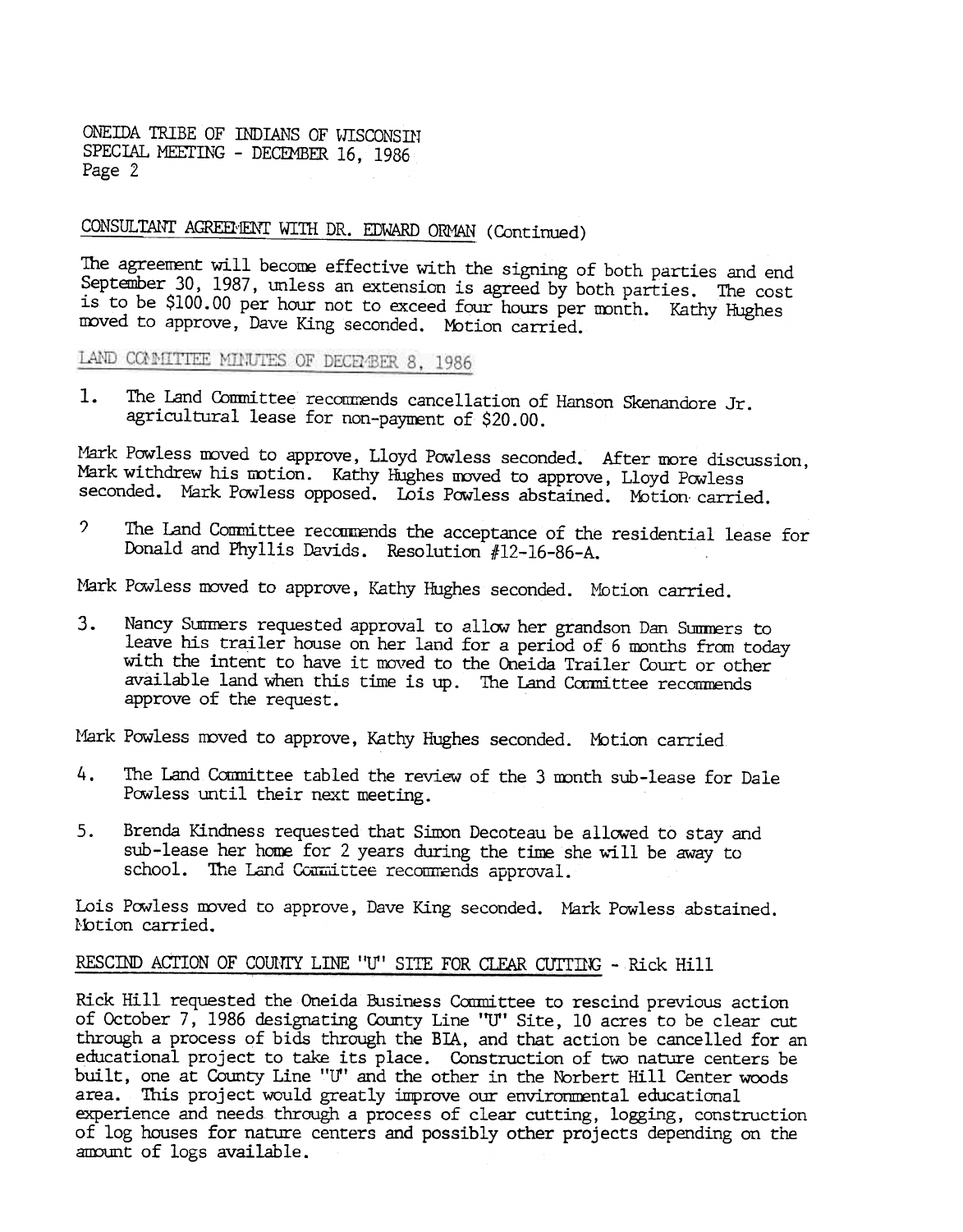ONEffiA TRIBE OF INDIANS OF WISCONSIN SPECIAL MEETING - DECEMBER 16, 1986 Page 3

#### COUNI'Y LINE "U" SITE (Continued)

The project could be coordinated with Senior Conservation Officer Terry Jordan, WCC, Conservation Board, Tribal School, Land Committee and the Oneida Community.

After discussion, Mark Powless moved to refer this request to the Land Committee and that the BIA be notified to hold off on any action with the site until the Land Committee sends badk a recommendation on the request. Dave King seconded. MOtion carried.

#### VElDHUISEN PROPERTY

Chris Doxtator stated that the Land Committee recommended that the Veldhuisen property (15 acres by the airport) be sent to Negotiations Committee. Mark Powless moved to approve, Dave King seconded. Kathy Hughes and Gordon McLester opposed. Motion carried.

# REQUEST FOR DISCIPLINARY ACTION AGAINST THE GENERAL MANAGER - Tony Benson

Mark Powless moved to table this item until there was a full council present. Lois seconded. 3 yes votes. 4 No votes. Motion failed.

2: 05 the Chairman called for executive session.

2:20 the Business Committee carne out of executive session. It was felt by the Business Committee that if Tony Benson felt he had a grievance that he should follow the Policies and Procedures of the Tribe.

# <u>HEALTH BOARD MINUTES OF 11-24-8</u>

Kathy Hughes moved to adopt the Minutes, Dave King seconded. Motion carried.

#### G.L.I.T.C. MEETING DECEMBER 18, 1986

Lois Powless moved to have Rick Hill attend the meeting if Purcell Powless is not available. Kathy Hughes seconded. Mark Powless opposed. Motion carried

#### BROWN COUNTY REFORESTATION REQUEST FOR DONATION - Dave King

After the Business Committee discussed the request, Lois Powless made a motion to notify the Brown County Reforestation that the Tribe has depleted the funds that had been set aside for donations for this year, but they would be considered for next year. Kathy Hughes seconded. 1 yes, 6 no. Motion failed.

After more discussion, Mark Powless moved to give them \$500.00. Lloyd Powless seconded. Lois Powless and Gordon McLester opposed. Motion carried.

The reason Gordon McLester opposed is because of the large use that the Oneida children get from the Reforestation Camp, the amount should be greater.